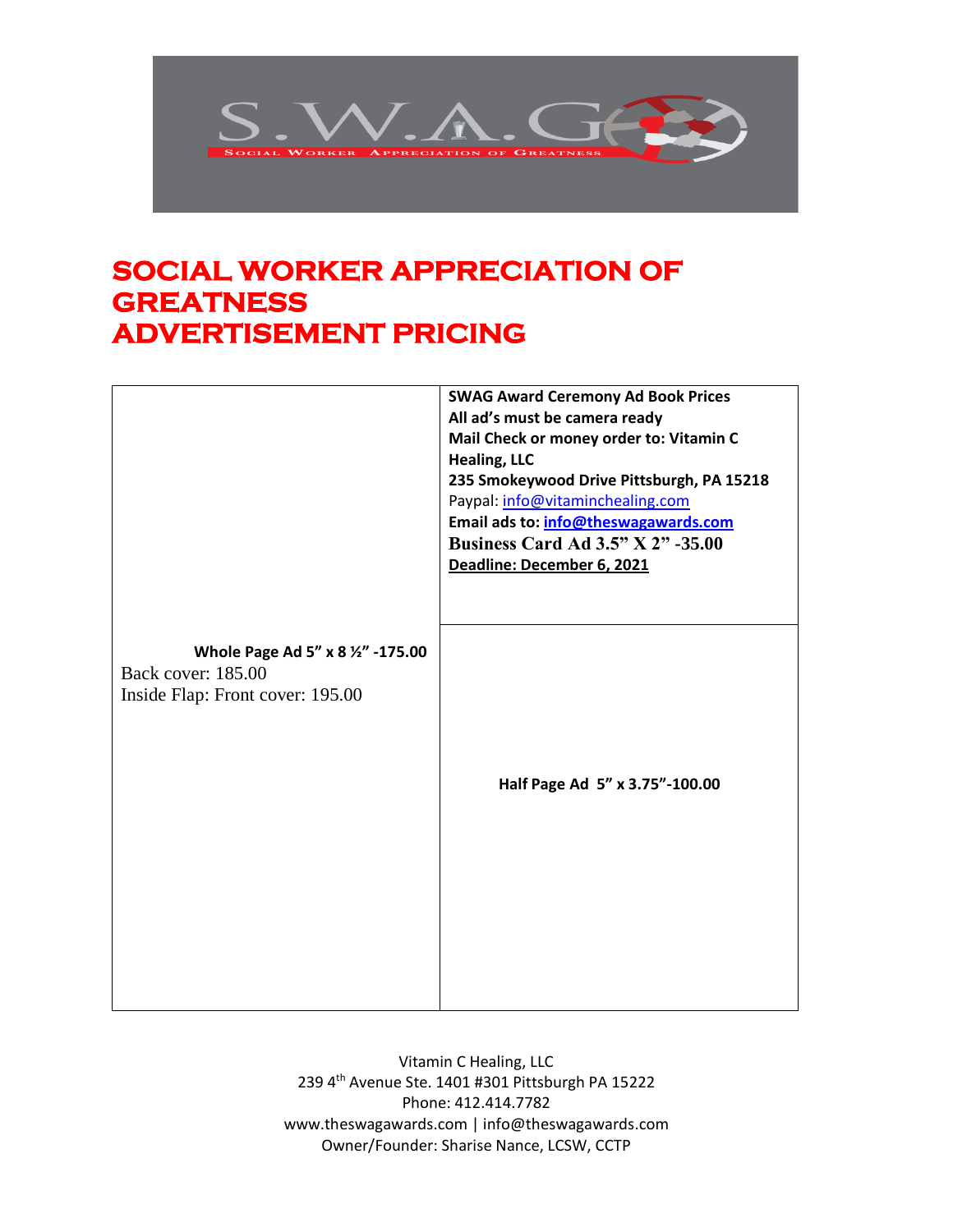

| Quarter Page Ad 2.75"x3.75"-85.00 | Quarter Page Ad 2.75"x3.75"-85.00 |
|-----------------------------------|-----------------------------------|
|                                   |                                   |
|                                   |                                   |
|                                   |                                   |

Vitamin C Healing, LLC 239 4th Avenue Ste. 1401 #301 Pittsburgh PA 15222 Phone: 412.414.7782 www.theswagawards.com | info@theswagawards.com Owner/Founder: Sharise Nance, LCSW, CCTP